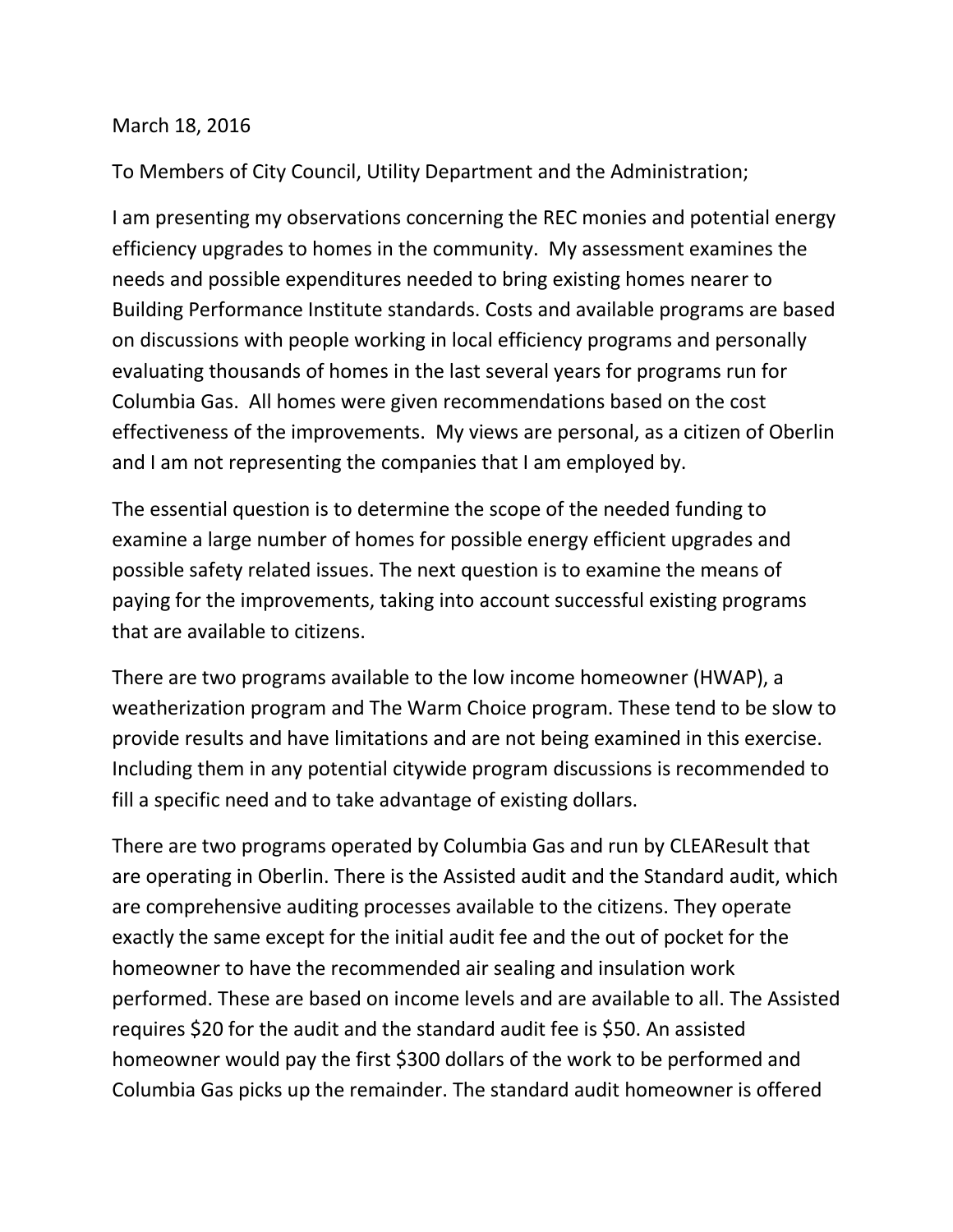substantial rebates on the work to be done based on the scope of the work. A 30% or greater discount is the general rule with some discounts much higher.

The following section is to illustrate the potential costs of the programs involved on a larger scale. I have picked 1000 homes as a target to audit and make improvements if necessary. The costs presented are based on pricing thousands of audits and discussions with Greg Jones the community outreach person of POWER. The mix of Homes is 700 assisted and 300 standard audits. These figures assume no cost to the city as this is the present setup. Screening and signing people up for audits are already being done by Clearesult with help from present staff. Homeowners with skin in the game are likely to proceed. The scenario below assumes \$ 2000 in work to be done as a historical average. This scenario does not cover all situations, but is intended to show that massive taxpayer dollars are not needed to achieve truly remarkable savings in usage, cost to homeowners, increased safety and comfort. This work could be done in a very short time, perhaps less than 5 years.

| <b>Assisted Homes</b>               | <b>Homeowners Cost</b> | <b>Col Gas Cost</b> |
|-------------------------------------|------------------------|---------------------|
| Audit cost 700 homes $\omega$ \$ 20 | \$14,000               |                     |
| Energy upgrade Cost $700@$ \$ 300   | \$210,000              |                     |
| <b>Total Assisted Homeowner</b>     | \$224,000              |                     |
| 700@ \$1700 average paid by Col Gas |                        | \$1,190,000         |
| <b>Standard Audits</b>              |                        |                     |
| Audit cost 300 homes@ \$50          | \$15,000               |                     |
|                                     |                        |                     |
| Work Cost 70% homeowner             |                        |                     |
| Energy upgrade 300 homes $@$ \$1400 | \$420,000              |                     |
| 300 Homes@600 paid by Col Gas       |                        | \$180,000           |